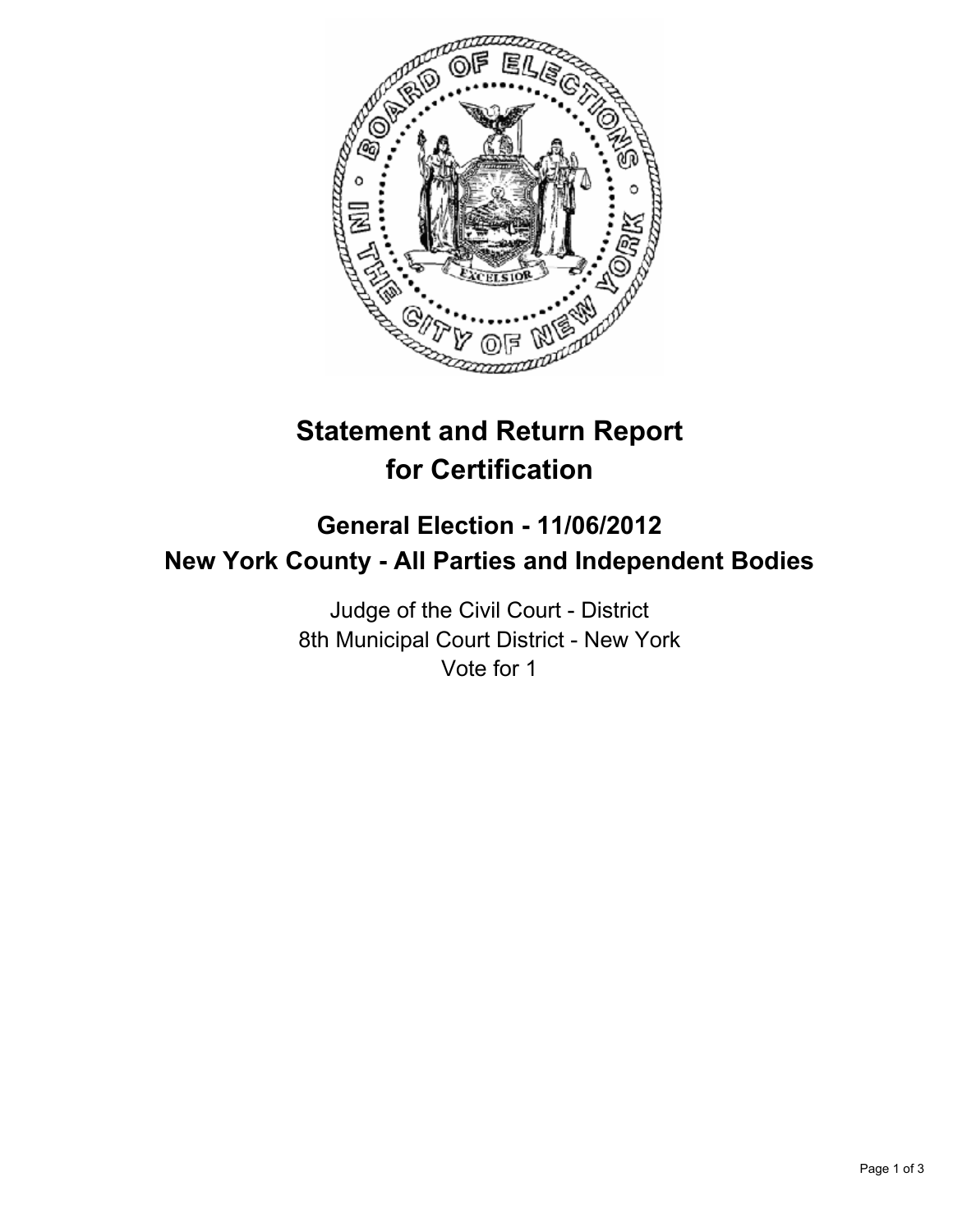

#### **Assembly District 68**

| PUBLIC COUNTER                                           | 15,897 |
|----------------------------------------------------------|--------|
| <b>EMERGENCY</b>                                         | 78     |
| ABSENTEE/MILITARY                                        | 342    |
| <b>FEDERAL</b>                                           | 60     |
| <b>SPECIAL PRESIDENTIAL</b>                              | 0      |
| <b>AFFIDAVIT</b>                                         | 2,460  |
| <b>Total Ballots</b>                                     | 18,837 |
| Less - Inapplicable Federal/Special Presidential Ballots | (60)   |
| <b>Total Applicable Ballots</b>                          | 18,777 |
| JEANETTE RODRIGUEZ-MORICK (DEMOCRATIC)                   | 12,818 |
| AL STREICH (WRITE-IN)                                    | 1      |
| LUBOP HARPER III (WRITE-IN)                              | 1      |
| <b>TESS RASER (WRITE-IN)</b>                             | 1      |
| UNATTRIBUTABLE WRITE-IN (WRITE-IN)                       | 7      |
| <b>Total Votes</b>                                       | 12,828 |
| Unrecorded                                               | 5.949  |

### **Assembly District 70**

| <b>PUBLIC COUNTER</b>                                    | 3,608 |
|----------------------------------------------------------|-------|
| <b>EMERGENCY</b>                                         | 0     |
| ABSENTEE/MILITARY                                        | 96    |
| <b>FEDERAL</b>                                           | 13    |
| <b>SPECIAL PRESIDENTIAL</b>                              | 0     |
| <b>AFFIDAVIT</b>                                         | 297   |
| <b>Total Ballots</b>                                     | 4,014 |
| Less - Inapplicable Federal/Special Presidential Ballots | (13)  |
| <b>Total Applicable Ballots</b>                          | 4,001 |
| JEANETTE RODRIGUEZ-MORICK (DEMOCRATIC)                   | 3,013 |
| UNATTRIBUTABLE WRITE-IN (WRITE-IN)                       | 2     |
| <b>Total Votes</b>                                       | 3,015 |
| Unrecorded                                               | 986   |